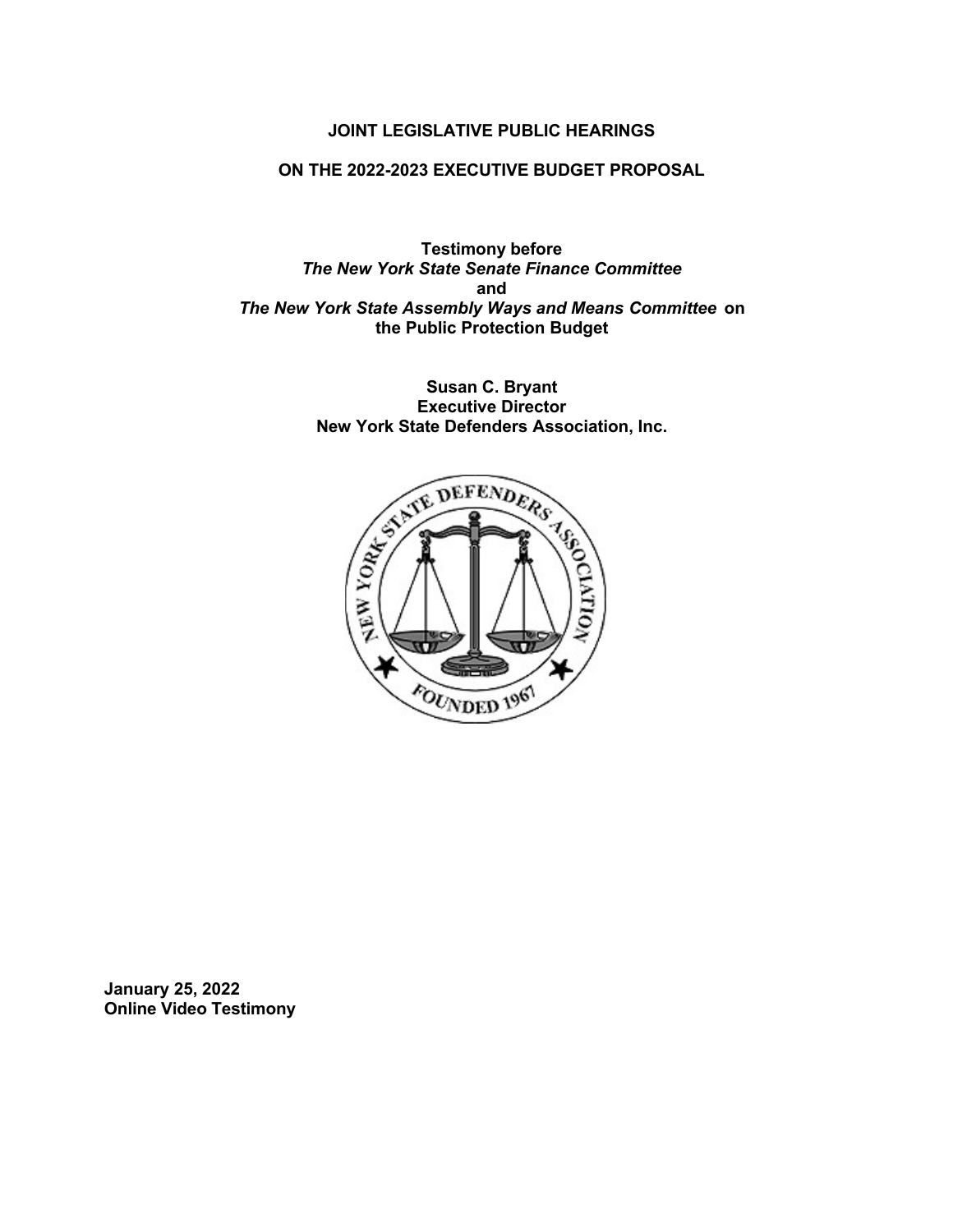#### **Quality Public Defense Protects Individuals, Families, and Communities.**

Thank you for the opportunity to testify concerning the State's budget for State Fiscal Year 2022-2023 as it relates to the New York State Defenders Association (NYSDA) and matters affecting justice, public defense, and community safety. What you do in this budget regarding public defense will affect much more than NYSDA. It will affect thousands of people—lawyers and other professionals—who provide the many services needed to ensure justice in the legal system. It will affect the tens of thousands of people who cannot afford to hire an attorney to defend their liberty interests in criminal and family court. Ultimately, it will affect people in all communities across the state.

#### **Justice Entwines with Other Foundational Issues.**

In enacting this year's budget, I urge you to consider how state funding of separate entities and services affects more than each entity or service in a vacuum. Results from public defense funding or lack thereof depend in part on what else is funded—or is not. And I am not referring just to parity between prosecutorial and defense agencies, though that has been a concern for at least 50 years. Ensuring liberty and justice for all requires recognizing the myriad ways that the criminal and family legal systems, the mental and physical health systems, and many others are entwined.

For example, lawyers may seek to devise pretrial release plans; arrange access to community-based medical health, mental health, and other services; provide recommendations for probation conditions tailored to clients' needs; and/or advocate for other concrete ways to help clients successfully navigate the criminal legal system. This benefits not only the clients but families and society in general. Failures lead to expensive (re)incarceration and other costs, and, in some instances, harm to individuals. But suppose public defense lawyers cannot access professional services, from social workers to mitigation specialists, to help with this client-centered representation. In that case, either the lawyers do the non-legal work themselves, or the work is not done. The former means higher costs, as lawyers are generally more expensive than many other professionals, and do not have the expertise to do the work. The latter means clients receive low-quality representation and suffer poor outcomes which leads to societal costs.

We understand the need to adequately fund pretrial agencies and hope that such funding result in programs that assist people, rather than over-supervising them. Public defenders must be part of county-level discussions about the type of pretrial services that would meet the twin goals of helping clients and enhancing public safety. A failure to also adequately fund public defense at this stage will hamper success. And public defense funding will help keep communities safe.

My testimony will focus on public defense funding itself, but I will touch on overlaps; I ask that you keep the interdependent nature of many services in mind as you consider the allocation of state funds and work with the Governor to finalize the 2022-2023 budget. This testimony assumes a basic understanding of the right to counsel and the centrality of quality representation to proper functioning of the criminal and family court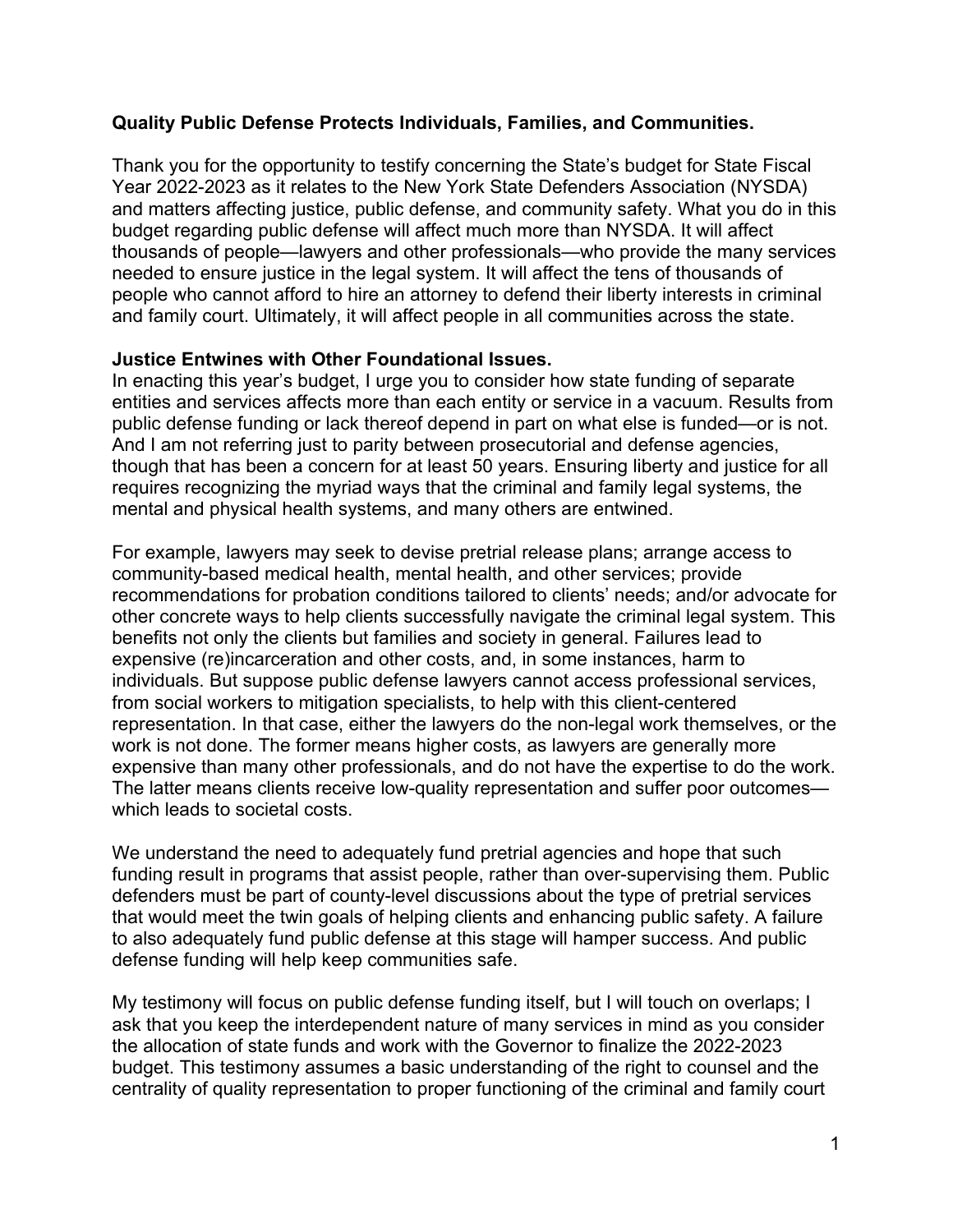systems. These rights are guaranteed through the state and federal constitutions, statutes, and caselaw, including *Hurrell-Harring v State of New York*. <sup>1</sup> Quality representation is a key to identifying, confronting, and remedying the racial and social injustice that, sadly, continues in these systems. Quality is not cheap, but it is cost effective and necessary. I now turn to what is needed to ensure quality public defense.

#### **Funding for NYSDA's Public Defense Backup Center Must be Restored.**

NYSDA's budget request for the Public Defense Backup Center is modest, particularly in light of the impact we have on improving representation across the state. We ask that our Backup Center base funding be restored to \$2,089,000, the same amount the State has provided since 2012. During budget crises over the past 9 years, we have not requested an increase in our base amount, nor are we requesting a general cost of living increase this year, though we are asking for additional funds to create a special unit that will complement and expand the services we already provide. As discussed in detail below, we are requesting \$900,000 in new funding for a statewide Defender Discovery & Forensic Support Unit. This request does include a small amount of funding for existing Backup Center staff.

NYSDA has been operating the state-funded Public Defense Backup Center since 1981. Every year, Backup Center staff provide an array of services to public defense lawyers across the state. Our assistance to defenders inures to the benefit of the attorneys and their clients, but also to counties that would otherwise have to individually fund research, consultation, training, and other capabilities that our centralized operation offers.2 NYSDA's work complements but differs from the oversight and funding functions of the New York State Office of Indigent Legal Services (ILS), authorized by Executive Law article 30. Given the unique nature of public defense services, in which defense lawyers paid with government funds must zealously represent clients against government adversaries in government courts, our status as a nonprofit entity helps provide necessary independence.<sup>3</sup>

 $\overline{a}$ 

<sup>1</sup> The Court of Appeals issued a decision in *Hurrell-Harring* (15 NY3d 8 [2010]), that focused on counsel at arraignment and allowed the lawsuit regarding inadequate public defense services to go forward against the State. As noted on their website, the New York State Office of Indigent Legal Services oversees the implementation of the later settlement in that case, affecting five counties. www.ils.ny.gov/node/166/announcements-and-news-hurrell-harring-settlement.

<sup>2</sup> Whether the funding is from local tax dollars or from state aid to localities, it is better spent for direct costs of public defense and for types of support less well-suited to centralization.

<sup>3</sup> *See, e.g.,* New York State Office of Indigent Legal Services, *Standards for Establishing and Administering Assigned Counsel Programs,* Standard 2.3.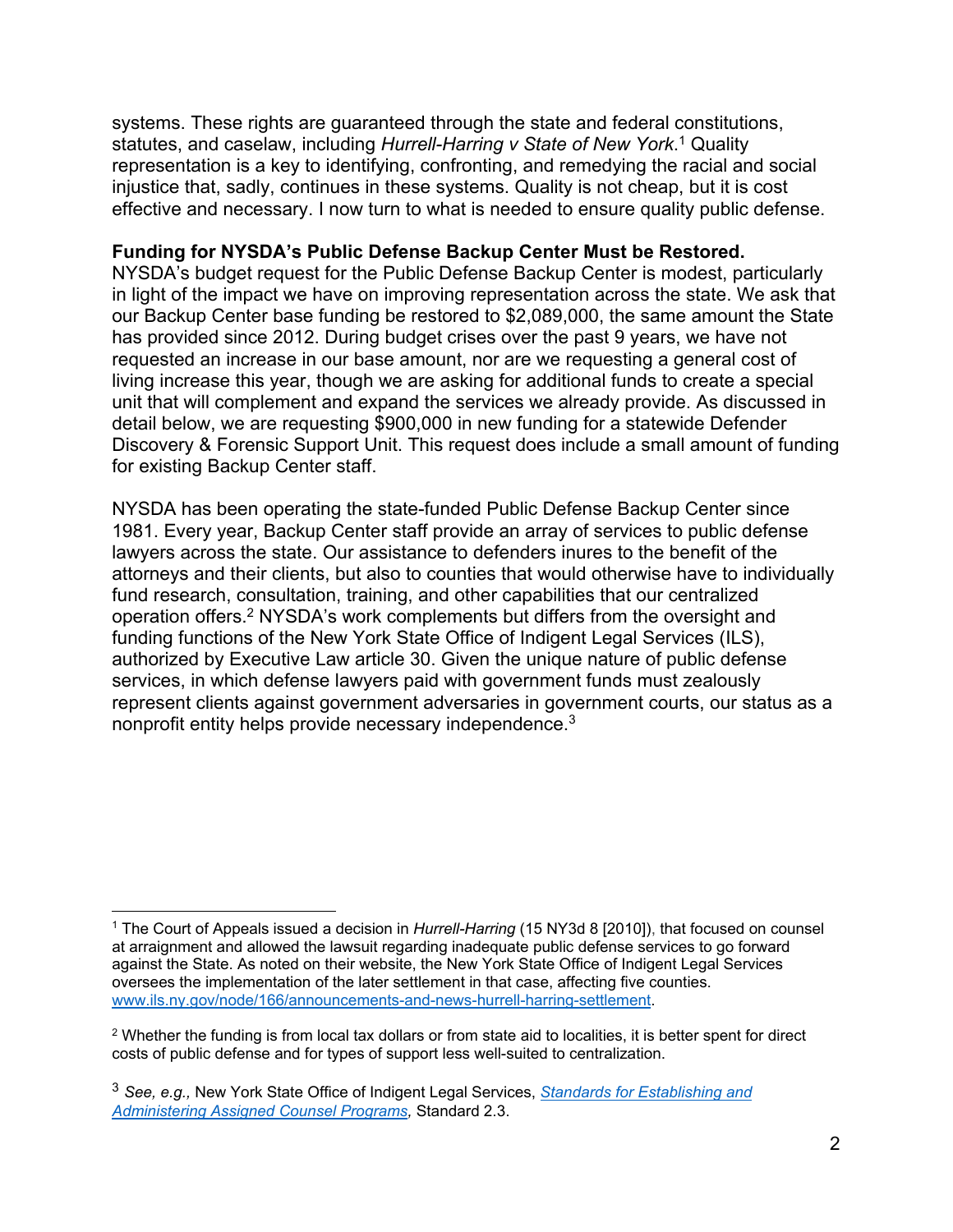| NYSDA's Public Defense Backup Center                                    |             |  |  |
|-------------------------------------------------------------------------|-------------|--|--|
| Executive Budget Appropriation 2022-2023                                | \$1,030,000 |  |  |
| Amount Needed to Restore the Backup Center's Funding to 2021-2022 Level | \$1,059,000 |  |  |
| Statewide Defender Discovery & Forensic Support Unit *new project*      | \$900,000   |  |  |
| Total                                                                   | \$2,989,000 |  |  |

#### *The Backup Center Provides Training, Resources, and Consultation.*

Base funding is needed for us to continue our free and low-cost, relevant, well-received continuing legal education (CLE) training. These programs serve trial and appellate attorneys in both criminal and family practices, improving the quality of public defense services across the state. During the pandemic we have provided training remotely; in 2021, we provided training to more than 5,000 participants. We hope to continue using webinars to reach defenders throughout the state who are unable to attend in-person events while once again providing in-person training and also offering hybrid inperson/web-based training. Some training is most effective when conducted in person, like our well-known week-long Basic Trial Skills Program that has been on hiatus during the pandemic; in-person training will require greater expenditures for venues, travel costs, etc.

Sufficient funding will also allow us to continue our print and electronic publications that provide timely information to defenders on legal, scientific, and other developments affecting their practice. In 2021, we published 20 issues of our e-newsletter, provided new and updated resource guides, and frequently updated the resources and links on our website.

Restored funding is critical so that NYSDA's experienced legal staff can continue providing direct defender services to attorneys in the field. In 2021, our legal staff provided case consultation, legal research, and legal assistance to over 1,000 public defense attorneys and others. These services have given solo practitioners and members of small firms the legal support they need to continue accepting assigned cases without an increase in statutorily-set fees. When assigned counsel fees do go up, our centralized resources will still be vital to attorneys facing new and unique issues or particularly difficult cases. Further, where conflicts exist, attorneys can turn to NYSDA for confidential, conflict-free assistance. Finally, NYSDA is well-situated to guide defenders as they face challenges arising from statutory reforms, as is discussed further below; legislation intended to improve justice only achieves its goal when implemented effectively.

#### *Technical Assistance, Including Case Management Software, Increases Efficiency.*

Backup Center services include technical assistance to defense programs and Chief Defenders. The primary example is our **Public Defense Case Management System** (PDCMS). Currently installed in 93 programs in 52 counties, PDCMS allows offices to meet ILS and other state reporting requirements as well as efficiently perform conflict checks and case-management tasks.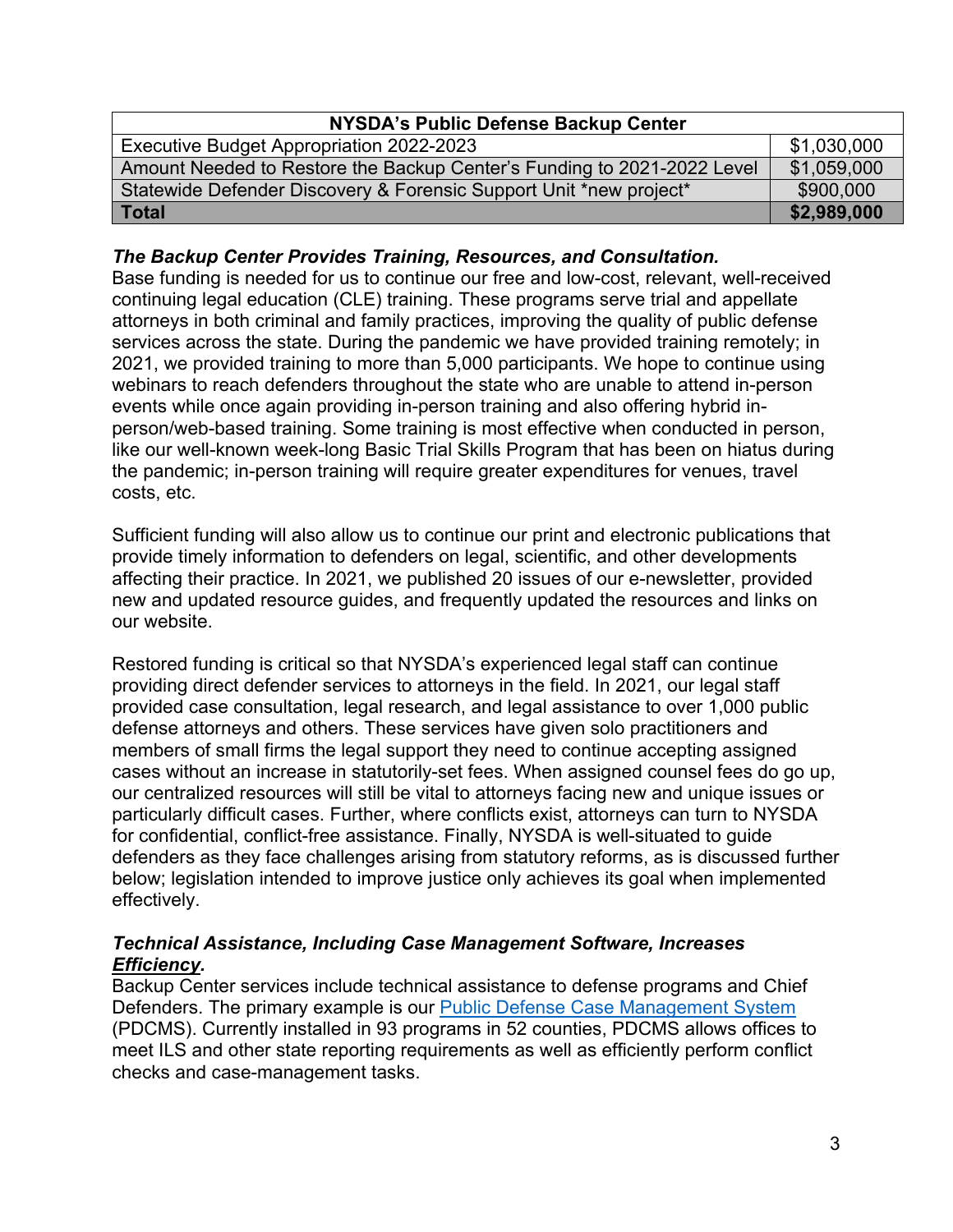As I described at last year's budget hearing, our PDCMS team added new functionality to help defenders effectively implement statutory reforms. PDCMS allows defenders to support clients' successful pretrial release by generating text or email reminders about upcoming court appearances. NYSDA added functionality to help providers handle expanded discovery materials as those materials are disclosed. This is crucial, given that the State appropriated \$40 million last year to help prosecutors fulfill their discovery obligations but *no money* to help defenders handle the often massive amounts of information that must be analyzed to determine whether and how it may be important in a client's case. The proposed Executive Budget again provides funding specifically to help prosecutors with discovery but none for public defense; NYSDA needs funding to provide similar expertise to the defender community.

#### *Domestic Violence Survivors Justice Act Attorney Support Project Is a Collaboration.*

The Domestic Violence Survivors Justice Act (DVSJA) of 2019 was passed to assist survivors of domestic violence who become entangled in the criminal justice system. NYSDA provided training on DVSJA after its passage and participated in the DVSJA Statewide Task Force, but needed to do more. The DVSJA Attorney Support Project, launched just a year ago, is a collaboration of NYSDA, the Task Force, and the Brooklyn Law School's Survivors Justice Project. Attorneys who need assistance contact the Backup Center, where they receive information and, in some instances, referral to other attorneys who have developed DVSJA expertise. Sufficient Backup Center funding will ensure that this essential project can continue.

#### *Family Defense is a Vital Aspect of the Backup Center's Work.*

Nearly all of the Backup Center services described above include services for public defense lawyers representing eligible people in parental roles in Family Court. Our publications include information about new caselaw and other developments relating to family defense. One of our staff attorneys is an experienced family defender who provides consultation, research, and other assistance. Many NYSDA CLE presentations focus on family defense. In addition to offering training and information on procedural and substantive family law, in the last year we have increased focus on ways that defenders can confront systemic racism in the publicly funded systems that separate families. An example of that was a day-long CLE webinar called "Litigating in Color" presented in collaboration with the Black Public Defender Association and the National Legal Aid and Defender Association, made possible in part by a grant from The New York Bar Foundation. Sufficient state funding of the Backup Center will allow us to continue our support for public defenders working in this neglected field to achieve more equitable outcomes for clients and their families.

NYSDA thanks the Legislature for last year's first-time inclusion of funding for family defense in the ILS Aid to Localities budget. And we urge you to appropriate the \$9 million dollars for family defense that ILS has requested this year. It is certainly a feasible amount given Governor Kathy Hochul's statement that New York State "is in a strong financial position" this year. While that amount is in no way a cure for the severe under-resourcing of family defense, this increased appropriation would show the State's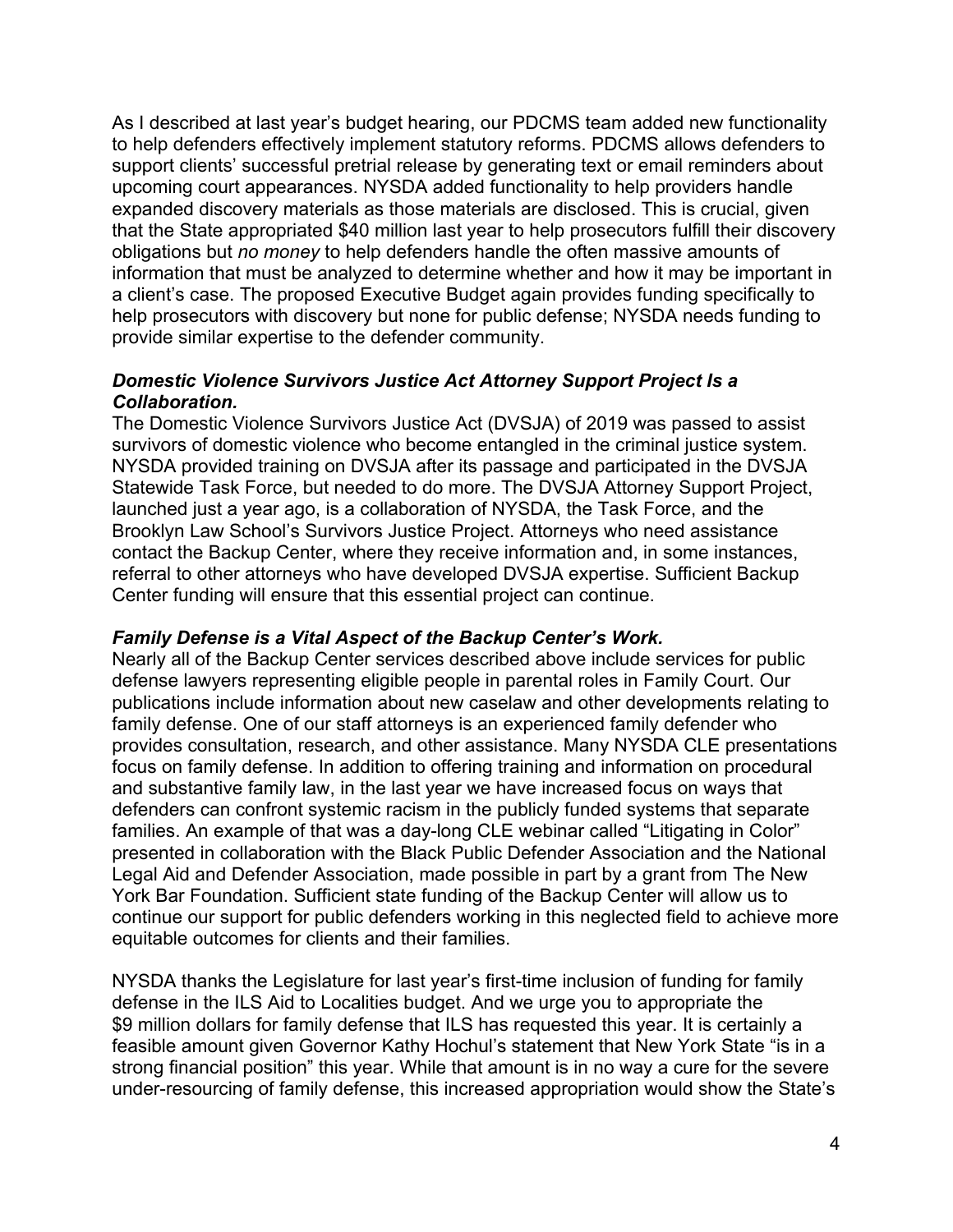commitment to working toward a real solution. Families and family defenders need support.

# *The Backup Center Works with Regional Immigration Assistance Centers.*

Attorneys representing clients born outside the United States must ensure that potential immigration consequences of criminal or family legal matters are addressed, not ignored. NYSDA works with the Regional Immigration Assistance Centers (RIACs) funded by ILS to help lawyers meet their professional obligations and provide clientcentered representation to their immigrant clients. Whether by co-sponsoring CLE events, installing and supporting a RIAC-specific case management system, or referring inquiries that have immigration-related components to the appropriate RIAC, the Backup Center seeks to ensure that defenders know of and receive RIAC assistance.

# *See NYSDA's Annual Report to the Membership for Details.*

Our 2021 Annual Report provides more information about all the Backup Center's current services, particularly on pages four through ten.

#### **NYSDA Seeks Funding for a Statewide Defender Discovery & Forensic Support Unit.**

The discovery law reforms of 2019, which "repealed the blindfold law" that had impeded proper defense representation for decades, have created many opportunities for defenders to properly advise clients and prepare for trial. As with any dramatic change, some challenges have arisen. These are of two main types. One is the enormous increase of information, in a variety of forms (video and audio recordings, paper or electronic text, and more), that defenders must peruse, evaluate, and use. The other is resistance by prosecutors and law enforcement to many of the new provisions, which has required development of strategies and litigation in response.

NYSDA has provided training, direct defender services, and technical assistance to help defenders with implementation of this reform. Continuing and increased efforts are needed, which NYSDA can only provide with increased funding. The Division of Criminal Justice Services (DCJS) November 2021 report, *Implementation of 2020 Discovery Law Changes*, makes clear that law enforcement agencies, district attorneys, and forensic labs have needed funding for increased staffing, training, and technology. As I noted earlier, the State has provided \$40 million each year to meet those needs. Additional funding has also been provided to the New York State Prosecutors Training Institute for its Digital Evidence Management System. Public defenders and their clients cannot continue to be left behind. Aid to Localities funding distributed by ILS was not intended to fill this new need. We need this additional funding to assist defenders with the implementation of discovery reform to achieve the more equitable outcomes the Legislature envisioned.

The discovery that defenders are receiving includes complex digital and forensic information as well as other technical evidence and law enforcement disciplinary records. Family court cases also involve a host of forensic and complex medical information. However, a majority of public defense offices and assigned counsel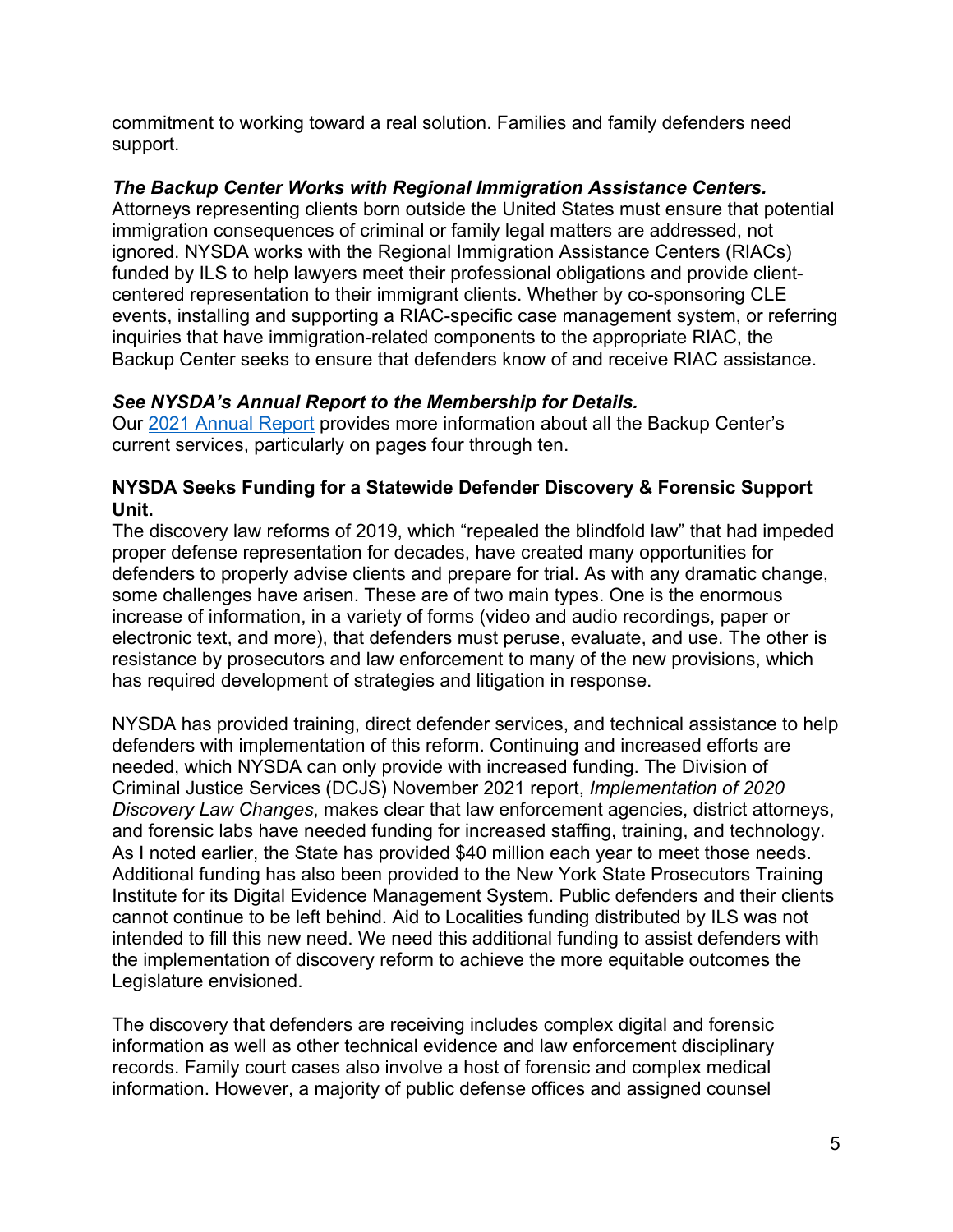attorneys do not have any in-house expertise or specialists to address this scientific paradigm shift and influx of discovery. Moreover, unlike the State's dedicated funding for district attorney offices, law enforcement, and forensic labs, the State has not provided dedicated funds to assist public defender offices who carry the Constitutional obligation to provide clients with quality representation.

Therefore, we request \$900,000 in state funding for a dedicated statewide Defender Discovery & Forensic Support Unit. The unit would make available forensic science and discovery expertise, providing high-quality technical support to the public defense community. The reasons given above for state support of the Backup Center – the efficiencies of centralization, preservation of the independence of the defense function, etc. – apply here. Also, please note that this unit would provide assistance for family defenders as well as those handling criminal matters. This would be one step in addressing the serious lack of resources available to family defenders.

Staffing for the unit would include a Project Director, Senior Staff Attorney, Investigator, Mental Health and Substance Use Disorder Specialist, Law Enforcement Discipline Database Administrator, and a Training & Meetings Coordinator. Costs for regional convenings of defenders, discovery specialists, and forensic experts are also included. A more detailed description and budget are attached.

#### **VDP Helps Attorneys Address Issues Arising from Clients' Military Service.**

We greatly appreciate the Legislature's support for NYSDA's Veterans Defense Program (VDP) and ask that it continue. VDP staff provide training, support, and legal assistance to promote trauma-informed, client-centered representation of veterans and service members whose invisible war wounds underlie their involvement in the criminal and family court systems. This assistance facilitates a treatment-oriented mitigation approach to help give veterans who have lost their way a second chance. In 2021, the VDP provided legal and technical assistance and peer-to-peer mentoring to 242 veterans. And over the past five years, the VDP has helped hundreds of justice-involved veterans to be diverted into treatment and probation, avoiding hundreds of years of incarceration, which has saved the State an estimated \$93 million dollars. An overview of VDP's work can be found in NYSDA's annual report, mentioned above; a new report specific to VDP's activities will be available soon. Separate written testimony in support of our VDP budget request will be submitted to the Human Services joint committee. We are grateful to the Legislature for its support of the VDP. We are asking for \$720,000 in the 2022-2023 SFY Budget, the same amount that was appropriated last year.

#### **NYSDA Supports Other Funding for Public Defense and Related Functions.**

#### *Assigned Counsel Fees Must Rise.*

Hearing that the State "is in a strong financial position" creates optimism that this year's budget can begin to replace deeply eroded services. The proposed Executive Budget, the Governor said, will (among other things) rebuild our healthcare and teacher workforces, create well-paying middle-class jobs, and secure public safety and protect communities. Her Briefing Book also says that her budget "affirms New York State's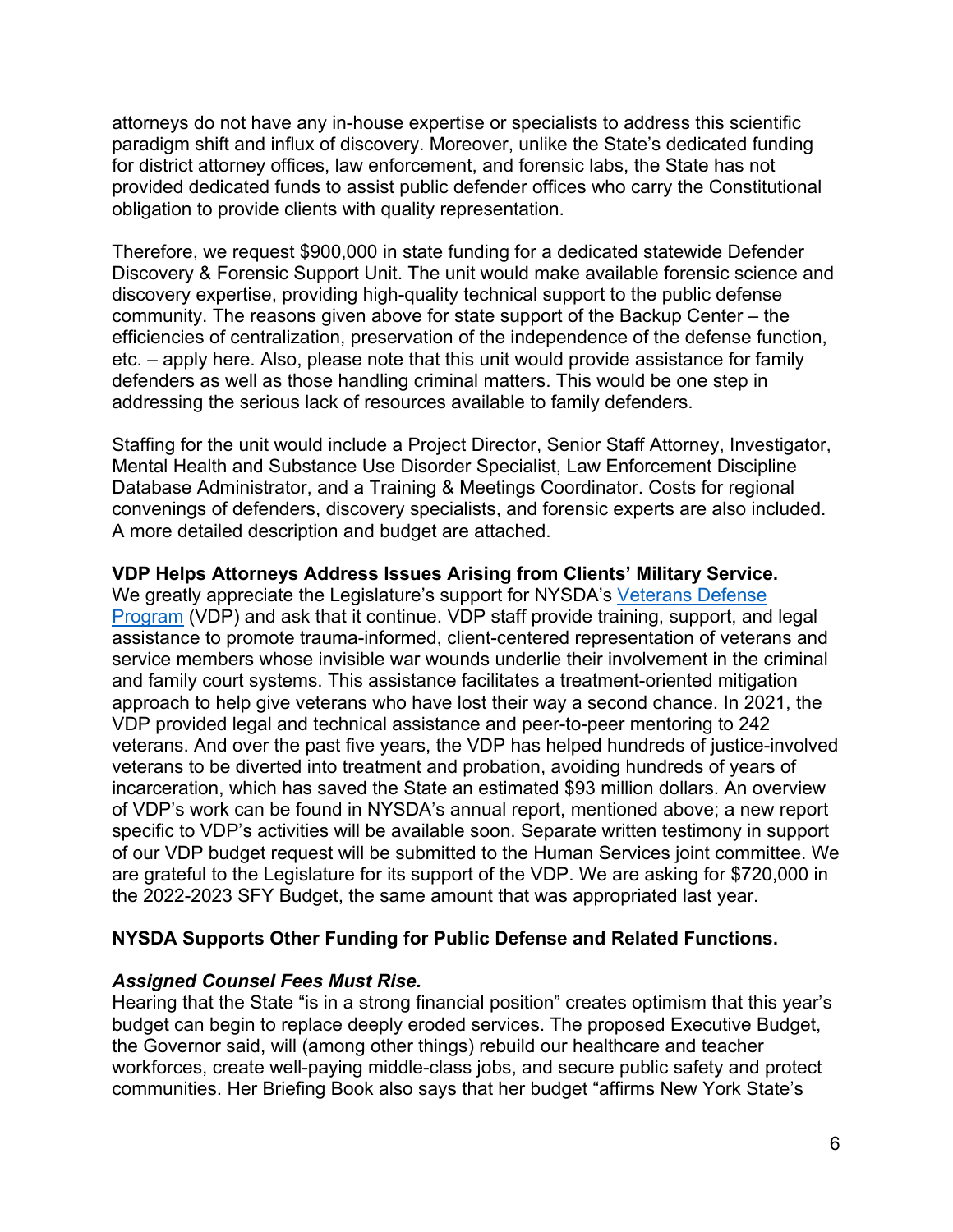progressive values within the criminal justice system." But missing from the proposed budget are appropriations needed to truly secure the right to counsel, due process of law, presumption of innocence, and other core values of our legal system. The most notable absence is any increase in the amount paid to assigned counsel.

New York State maintains its county-by-county system for providing mandated representation even as the State has increased public defense funding in recognition of its responsibility to ensure Constitutional representation. In some counties, virtually all public defense services are provided by assigned counsel programs through which private lawyers are paid to represent financially eligible clients. Regardless of the primary method of providing counsel, all counties need private lawyers to accept assignment in multiple-defendant cases and other situations where a conflict of interest requires separate attorneys. For these reasons and more, vibrant assigned counsel programs are vital to justice. Yet, statutorily-set compensation for lawyers who accept assignments remains at the level set in 2003.4 The unsustainability of that stagnation grows more marked as rising inflation takes its toll. Lawyers cannot keep their practices open with fees that barely cover overhead, much less pay a living income.

This has negative results far beyond the quandary faced by lawyers who want to continue to do assigned work. When too many attorneys stop, counties lack the ability to handle the cases generated by police and prosecution and the family regulatory system and cannot adequately plan for or meet their public defense obligations, which are ultimately the State's obligations. A reduction in the number of experienced, skilled lawyers available for difficult cases leads to delays and errors that become the basis for dismissals or reversals; these are expensive, and damage trust in the system. Such cascading consequences harm not only the people in need of quality representation and their families but also others who have an interest in a just resolution of those cases and the public as a whole.

NYSDA has repeatedly joined many other organizations in urging that this problem be solved not only for now but for the future.<sup>5</sup> We have urged that, minimally, state rates should be comparable to those paid to federal assigned counsel lawyers. Today we again respectfully request that County Law 722-b be amended to increase the rates to \$150/hour for felony and family court representation and \$120/hour for misdemeanor representation for both in-court and out-of-court work. Further, we urge you to link future rates to an annual cost of living increase index or establish a commission to revise rates on a yearly basis. Finally, it is critical that the State assume the fiscal responsibility for this increase. A carefully-drafted amendment of the statute would help counties, public defense lawyers, their clients, the legal system, and the community as a whole.

1

<sup>4</sup> The long wait for a fee increase and reasons why that increase is vital now are discussed in a Jan. 10, 2022, *New York Daily News* op-ed by Senator Jamaal Bailey.

<sup>5</sup> Attached to this testimony is a joint memorandum by the Chief Defenders Association of New York, the New York State Association of Criminal Defense Lawyers, and NYSDA regarding this important issue.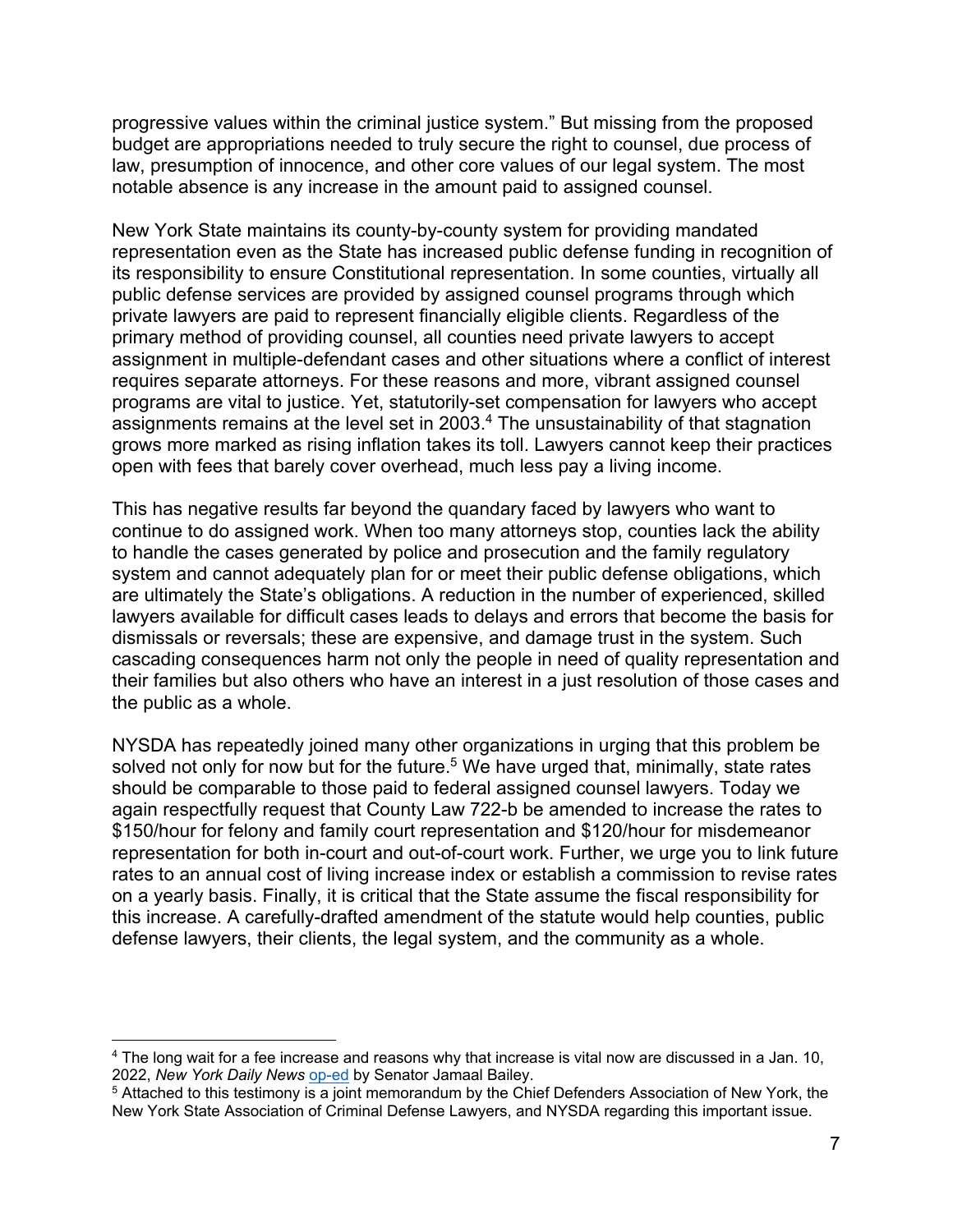*The Indigent Parolee Representation Program Needs to Continue, with Changes.*  Created in 1978, the Indigent Parolee Representation Program (IPP) reimburses localities—especially those where prisons are located—for expenses incurred in providing counsel in parole-related proceedings. This program is a recognition that statewide parole policies have local impact. In the late 1980s, funding for the program was around \$1.6 million. However, that funding decreased in the 1990s and has been funded by the Legislature at the same amount (\$600,000) for the past 9 years. Because the funding is so low, counties that seek reimbursement for parole representation receive 30% of the amount that they bill the State. Although both the Executive and the Legislature have recognized the myriad of problems with our current parole system, and efforts are being made to address those issues through Less is More and other proposals, the proposed Executive Budget does not include any funding for this program once again. We ask that it be restored, and preferably increased to cover actual costs.

|                                               | <b>SFY 2021-2022 Final</b><br>Appropriation | SFY 2022-2023<br><b>Executive Proposed</b><br>Appropriation | <b>NYSDA Supports</b> |
|-----------------------------------------------|---------------------------------------------|-------------------------------------------------------------|-----------------------|
| Indigent Parolee<br>Representation<br>Program | \$600,000                                   | \$0                                                         | At least \$600,000    |

# *NYSDA Supports the Office of Indigent Legal Services Aid to Localities Request.*

NYSDA supports the Aid to Localities budget appropriations for ILS, and appreciates the Governor's (and, in advance, the Legislature's) commitment to continuing the Justice Equality Act expansion of the *Hurrell-Harring* settlement statewide. NYSDA also urges the Legislature to add \$6.5 million in additional funding for improving parental representation. The proposed Executive Budget does pick up the \$2.5 million for representation of parents in the family legal system that was added by the Legislature last year to start addressing this long-neglected area of public defense. It is welcome, but not nearly enough to fix family defense, as described above. The ILS request for a total of \$9 million for family defense will not fix family defense, but will continue to show the State's commitment to this area of public defense representation that is just as important as criminal defense representation and has as many family and societal impacts. That request should be fulfilled.

|                                                                 | <b>SFY 2021-2022 Final</b><br>Appropriation | SFY 2022-2023<br><b>Executive Proposed</b><br>Appropriation | <b>NYSDA Supports</b> |
|-----------------------------------------------------------------|---------------------------------------------|-------------------------------------------------------------|-----------------------|
| Indigent Legal<br><b>Services Office</b><br>(Aid to Localities) | \$307,310,000                               | \$357,310,000                                               | \$363,810,000         |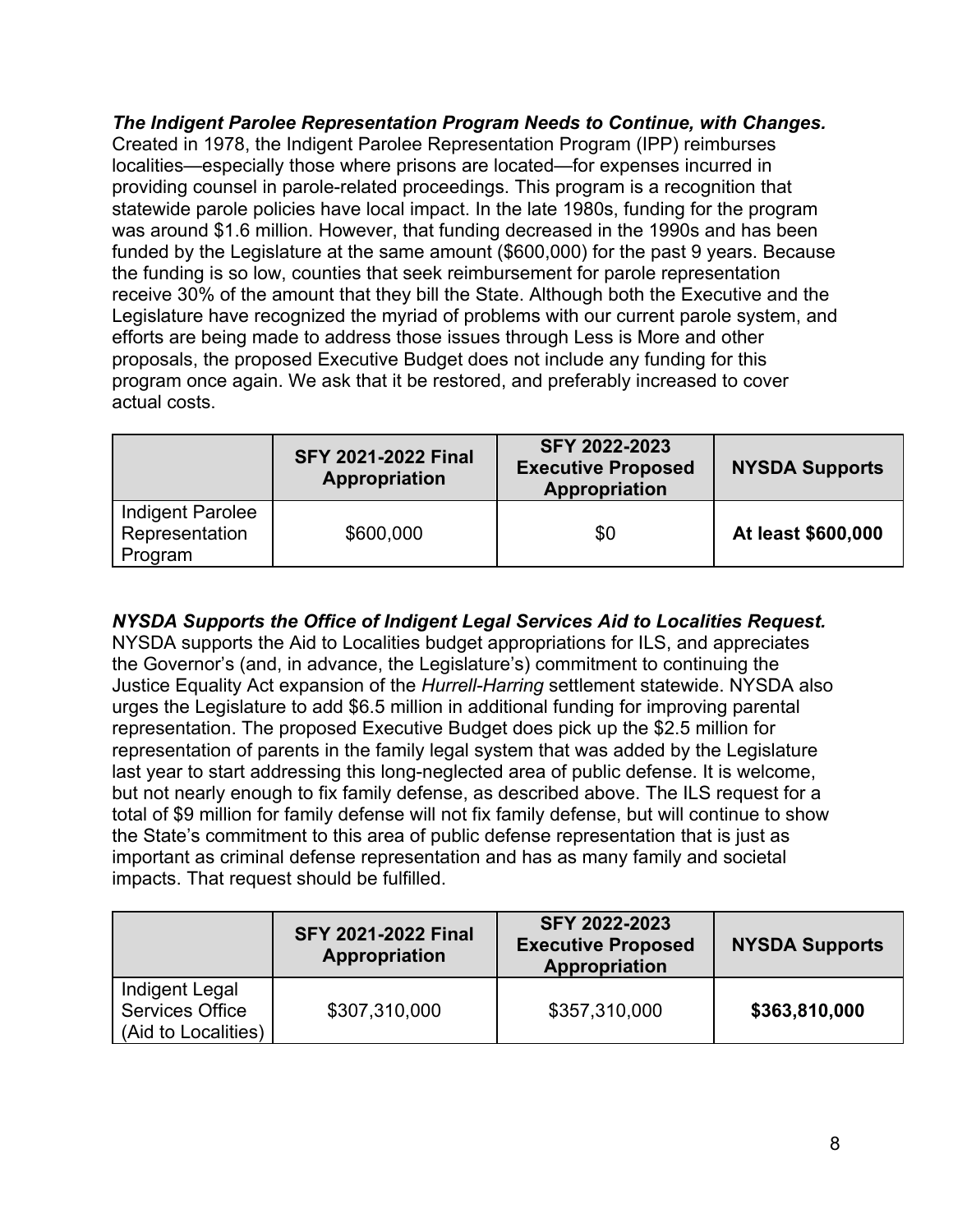# *Aid to Defense Should Continue.*

Another program that recognizes the effect of statewide criminal legal policies on localities, Aid to Defense (ATD) was created as a counterpart to Aid to Prosecution to offset some of the increased costs of certain law enforcement initiatives. Calculation of the funding needed to ensure full implementation of the *Hurrell-Harring* expansion statewide was based on the assumption that other public defense funding in the State Budget would remain level. Unfortunately, beginning in the 2019-2020 SFY, the appropriation for Aid to Defense decreased by \$441,000, from \$8,099,000 to \$7,658,000. In contrast, Aid to Prosecution has been funded at \$12.5 million since 2017. Aid to Defense must be restored to at least its prior level of \$8,099,000.

|                | <b>SFY 2021-2022 Final</b><br><b>Appropriation</b> | <b>SFY 2022-2023</b><br><b>Executive Proposed</b><br>Appropriation | <b>NYSDA Supports</b> |
|----------------|----------------------------------------------------|--------------------------------------------------------------------|-----------------------|
| Aid to Defense | \$7,658,000                                        | \$7,658,000                                                        | At least \$8,099,000  |

#### *The Commission on Prosecutorial Conduct Should be Funded to Begin its Work.*

Individuals who have been wrongly prosecuted and even wrongly convicted have been the driving force behind creation of the Commission on Prosecutorial Conduct. Many public defenders in the criminal arena joined in the call for that Commission. NYSDA supports funding this new body so that it can begin its work.

#### **State Funding Related to Public Defense Helps Guarantee True Justice for All.**

I again thank you for your time, and for your attention to the details of how public defense and other state-funded functions interact to affect people's lives, local communities, and our State. Providing quality public defense in the family and criminal legal systems is a Constitutional requirement and more. Well-resourced, client-centered representation helps balance the scales of justice and prevent governmental overreach. Given sufficient capacity, public defense lawyers protect their clients from wrongful or overly-broad accusations. They help their clients navigate the confusing requirements of the family regulatory system or supervision in the criminal legal system. They identify and challenge implicit and explicit racial and other biases at every level of the legal system. They give people who cannot afford to hire a lawyer "'the guiding hand of counsel at every step in the proceedings,'"6 to ensure justice for *all.*

New York's system for providing public defense is complicated. I have set out here some of the ways in which state funding on public defense affects and is affected by other governmental spending. On behalf of public defense lawyers and their clients, I ask you to fill the gaps in the proposed Executive Budget. To do our work, NYSDA needs the full amount of funding we have requested. There is no fat in our base budget, unchanged for nearly a decade now. The new dedicated statewide Defender Discovery & Forensic Support Unit will help ensure that the long-overdue reforms you passed in recent years are being fully and consistently implemented. We ask both houses of the Legislature to demonstrate their commitment to public defense and justice by making

 $\overline{a}$ 

<sup>6</sup> *Hurrell-Harring, supra* note 1, at 20.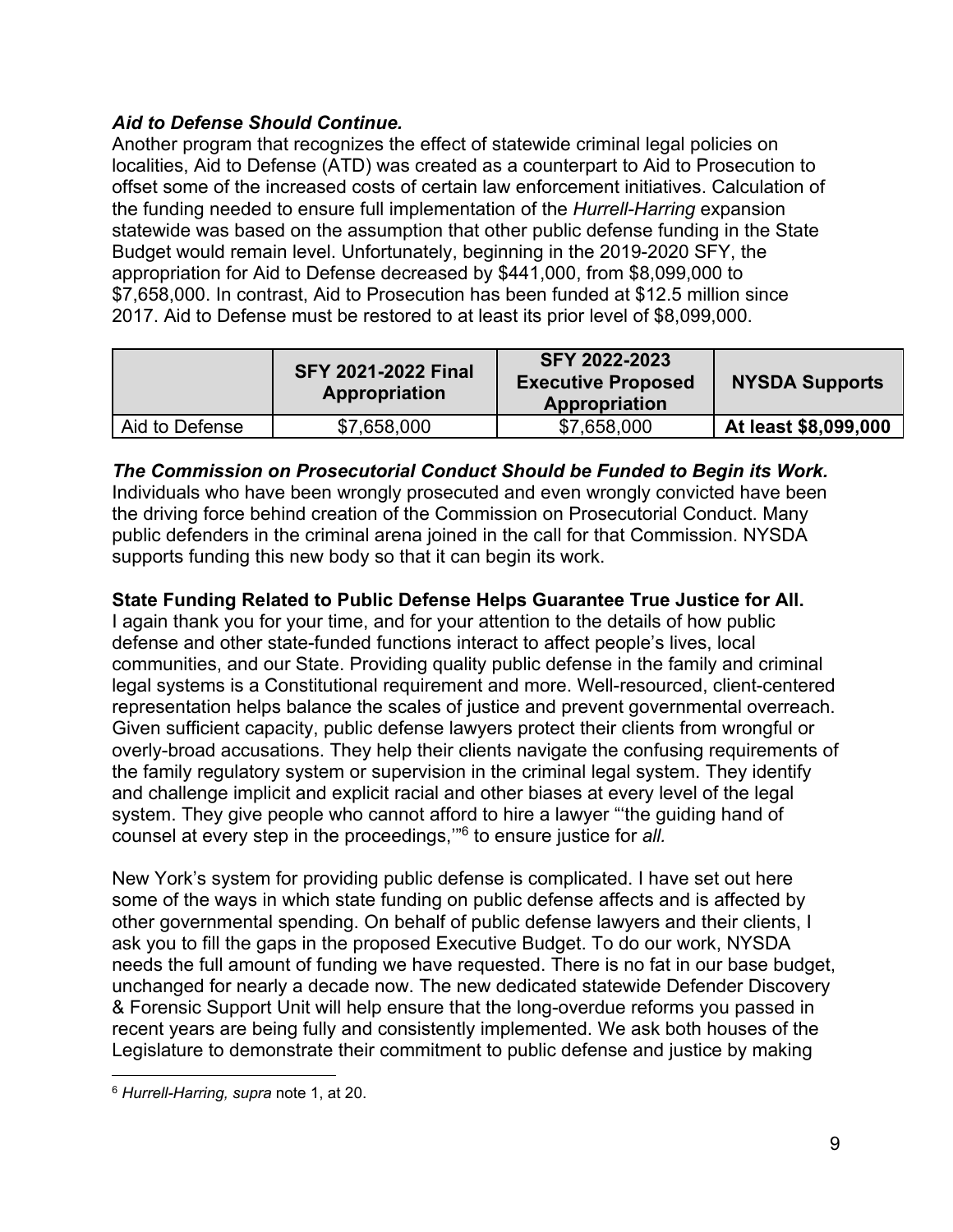the appropriations discussed here. NYSDA looks forward to working with you all, and the Governor, on these and related issues this budget season and throughout the session.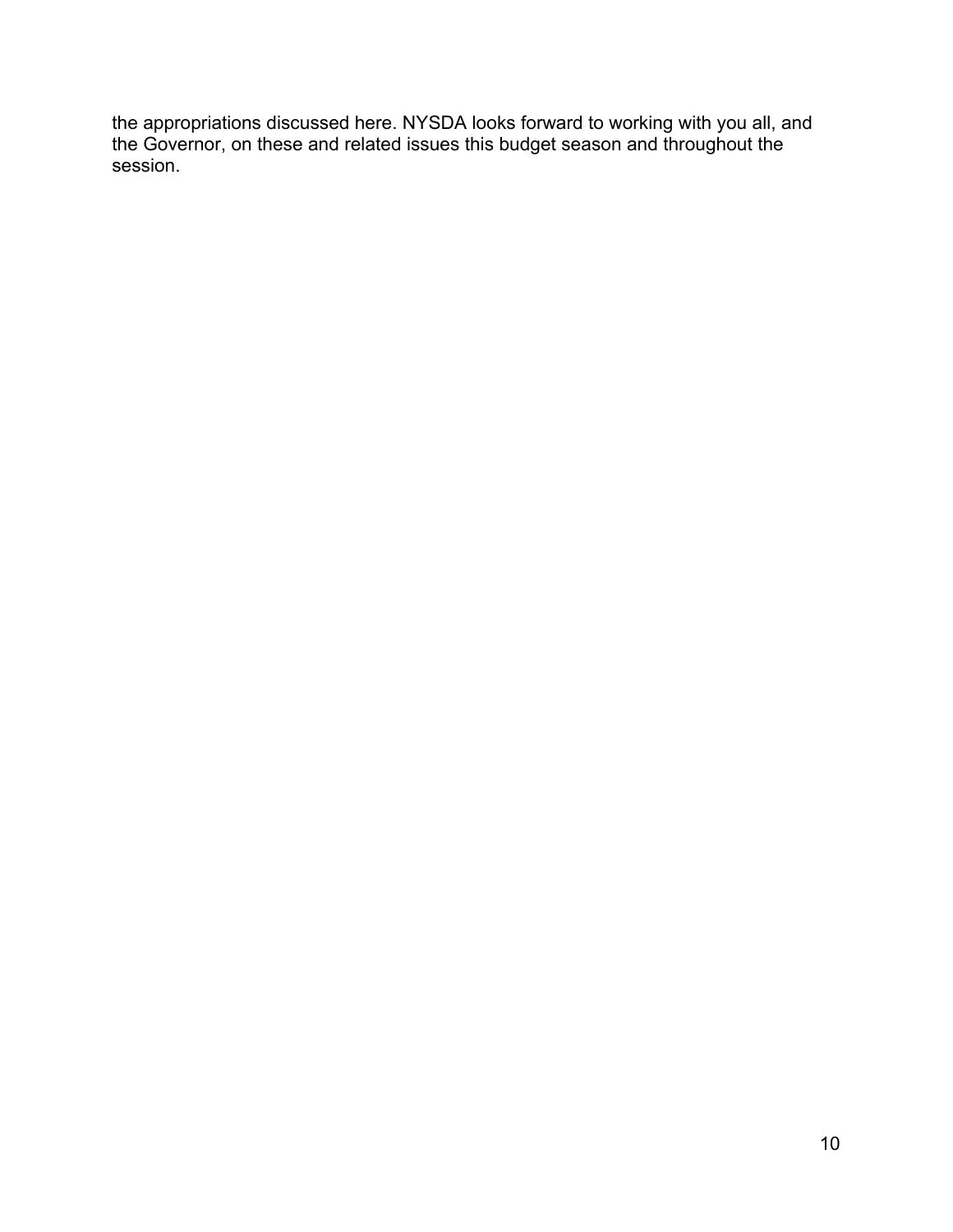

# **NYSDA's Public Defense Backup Center**

# **Request \$900,000 in 2022-2023 SFY to Establish NYSDA's Statewide Defense Discovery & Forensic Support Unit to Provide Direct Support to Public Defenders**

The State is at a pivotal moment in preventing future injustices in the criminal and family court systems. The enactment of the new discovery law in 2019 and the repeal of Civil Rights Law 50-a in 2020 were monumental legislative achievements. To ensure that these achievements meet their goals, and to ensure fairness and justice, public defenders must have sufficient resources to receive, organize, and interpret discovery materials. Developments in the area of forensic science have implications in both criminal and family court cases.

NYSDA is uniquely positioned to establish a statewide Defender Discovery & Forensic Support Unit for public defenders. Under a state grant since 1981, the Public Defense Backup Center has executed the State's public defense support obligation required by the Sixth Amendment and the New York State Constitution, which guarantee New Yorkers the right to effective public defense regardless of their ability to pay. The Backup Center provides legal consultations and research help, resources, and training programs to the public defense community of approximately 6,000 public defenders, legal aid society lawyers, and assigned counsel attorneys in over 130 county-based programs.

The proposed statewide Defender Discovery & Forensic Support Unit will provide enhanced comprehensive assistance to the state's public defense community through individual case consultations, training, publications, critical analysis, and expert resource lists. These services are an important way to address the significant race and wealth-based disparities in the criminal and family court systems. This support will ultimately make communities safer, bolster the administration of justice, keep families together, and lead to decarceration by preventing wrongful convictions and overconvictions caused by poor forensic practices.

# **\$900,000 Request for a new Statewide Defender Discovery & Forensic Support Unit**

To put the requested State funding of \$900,000 for a statewide Defender Discovery & Forensic Unit in context, the State has appropriated *\$40 million* annually to support prosecutors, law enforcement, and municipalities implementing the discovery reform law. In contrast, *no funds* have been allocated to public defense offices or assigned counsel lawyers for discovery implementation or forensic support, which leaves many offices and attorneys without the tools needed to review the flood of discovery and complex forensic and technical evidence. There is also disparity in access to forensic expertise since prosecutors and law enforcement have access to state- and locallyfunded forensic labs and in-house expertise. The resources available for family defenders is limited at best. While Department of Social Services' and Child Protective Services' offices have in-house and external resources, such as child advocacy centers, family defenders receive very limited State funding to represent parents who are facing allegations of neglect or abuse and possible termination of parental rights.

Contact: Susan C. Bryant, Executive Director, at [sbryant@nysda.org](mailto:sbryant@nysda.org) or 518-465-3524 x26.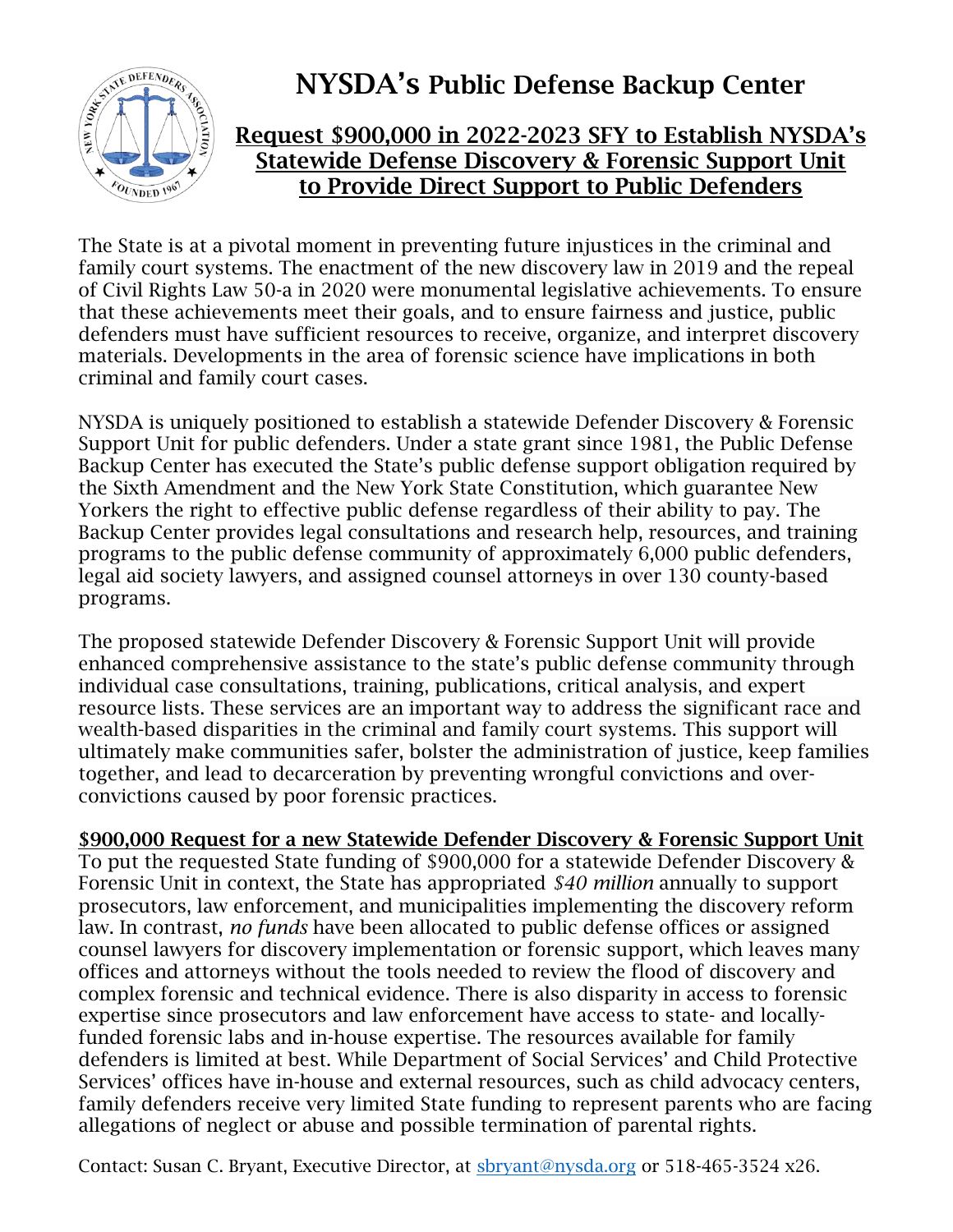# **The Need for Forensic Consultations, Training, and Other Support**

Criminal Procedure Law article 245 outlines the types of discovery that prosecutors must disclose, including scientific and forensic reports, expert opinion evidence, and digital evidence. With the recent discovery reform, defenders are now finally getting reports and underlying documentation for scientific tests, such as DNA comparisons, but they do not have the experience and training to digest and evaluate the material, nor do they have ready access to qualified experts. For clients to have quality and fair representation, defenders need training, resource guides, forensic consultations, and experts to review the data, and assess its reliability, so they can effectively represent their low-income clients who have constitutional and statutory rights to zealous advocacy.

Criminal and family court cases can involve a wide array of forensics evidence: DNA; toxicology; ballistics; fingerprints; abusive head trauma/shaken baby syndrome; cellphone and computer evidence; accident reconstruction; DWI (alcohol and drugs); psychiatric/mental health; etc. Reviewing and digesting forensic evidence is essential to effective quality representation, but individual defenders cannot be expected to have expertise in all of these forensic disciplines. While some larger defense offices have an in-house forensic science unit, many small offices and individual assigned counsel attorneys do not have these resources. The Unit's focus will be on providing support to those attorneys. The Unit's staff will have expertise in a variety of forensic sciences and fundamental scientific principles, including error rates and quality assurance protocols; will track certifications and reports on the forensic labs operating in the state; and will be able to refer attorneys to qualified experts who can provide detailed consultations in individual cases.

The State can greatly reduce miscarriages of justice by funding the statewide Defender Discovery & Forensic Support Unit that will provide defenders with the scientific and technical support necessary to effectively interpret forensic evidence in their client's case.

# **National Reports Detail Problems with Forensic Disciplines, Cite Need for Reliable, Scientifically Valid Data**

In 2009, the National Academy of Sciences (NAS) released its groundbreaking [report,](https://www.ojp.gov/pdffiles1/nij/grants/228091.pdf) *Strengthening Forensic Science in the United States: A Path Forward*. The report found that "with the exception of nuclear DNA analysis ... no forensic method has been rigorously shown able to consistently, and with a high degree of certainty, demonstrate a connection between evidence and a specific individual or source." The report concluded that substantial research is needed to validate basic premises and techniques, assess limitations, and discern the sources and magnitude of error in forensic disciplines.

Likewise, a 2016 [report](https://obamawhitehouse.archives.gov/blog/2016/09/20/pcast-releases-report-forensic-science-criminal-courts) by the President's Council of Advisors on Science and Technology (PCAST), *Forensic Science in Criminal Courts: Ensuring Scientific Validity of Feature-Comparison Methods*, and its [2017 addendum](https://obamawhitehouse.archives.gov/sites/default/files/microsites/ostp/PCAST/pcast_forensics_addendum_finalv2.pdf) focused on the validity of particular disciplines, including DNA mixture analysis, bitemarks, latent fingerprints, firearms identification, and footwear analysis. The 2016 report recommended unbiased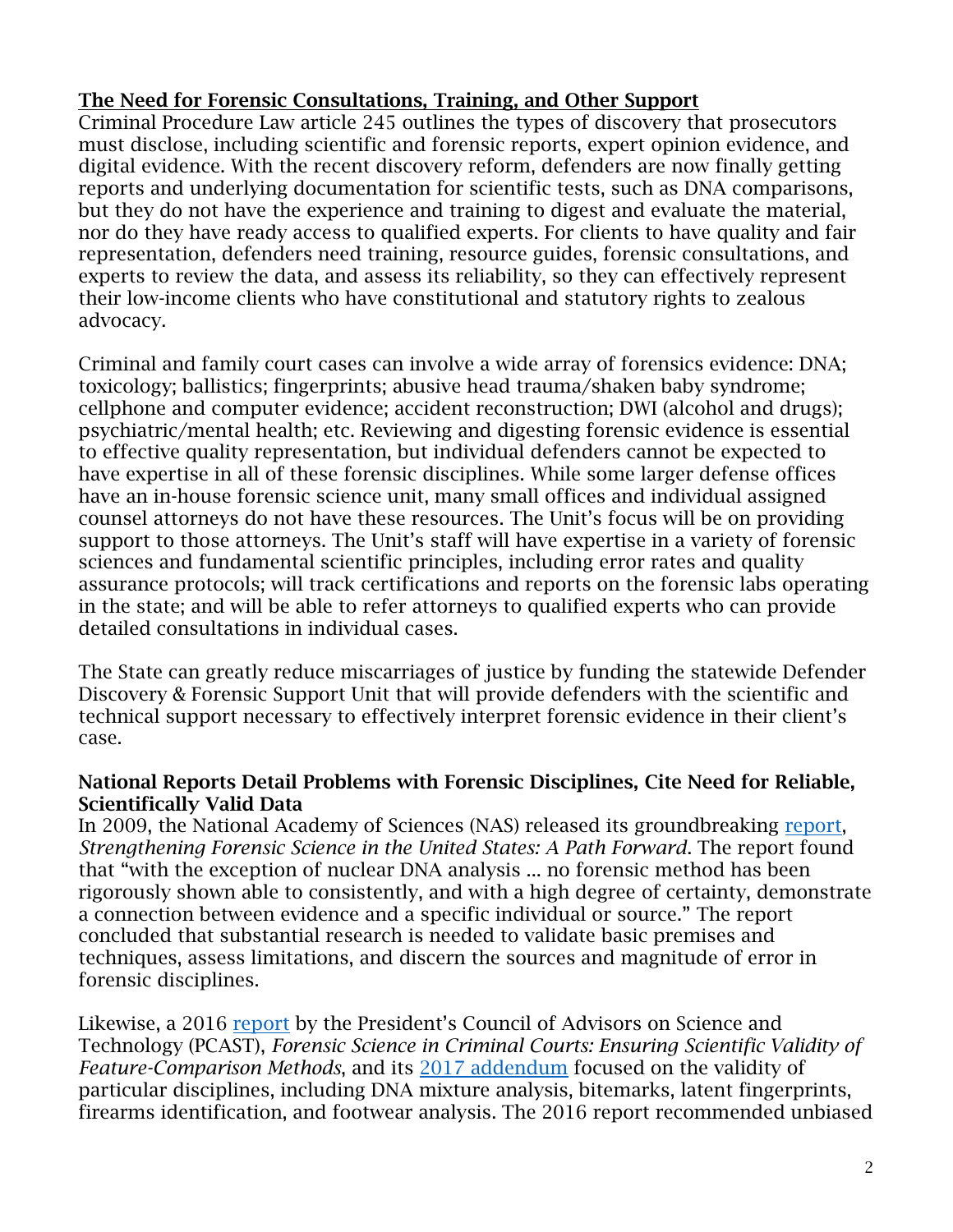and independent scientific evaluations "to assess the foundational validity of current and newly developed forensic feature-comparison technologies."

Since the release of those reports, there have been some improvements in forensic science, but there is significant work to be done within the scientific community. And within the legal community, progress has been slow, with many courts continuing to admit evidence and testimony that have been called into question by the reports and other research. Defense attorneys need to be able to evaluate the validity of forensic practices used in their cases, and challenge its admissibility, where appropriate.

Additionally, state and national standards require that defenders have training in the area of forensics and the ability to analyze whether a case requires expert consultations and investigation. *See, e.g.,* American Bar Association, *[Defense Function](https://www.americanbar.org/groups/criminal_justice/standards/DefenseFunctionFourthEdition/)  [Standards](https://www.americanbar.org/groups/criminal_justice/standards/DefenseFunctionFourthEdition/)* and *[Standards of Practice for Attorneys Representing Parents in Abuse and](https://www.americanbar.org/content/dam/aba/administrative/child_law/aba-parent-rep-stds.pdf)  [Neglect Cases](https://www.americanbar.org/content/dam/aba/administrative/child_law/aba-parent-rep-stds.pdf)*; New York State Office of Indigent Legal Services, *[Standards for Parental](https://www.ils.ny.gov/files/Parental%20Representation%20Standards%20Final%20110615.pdf)  [Representation in State Intervention Matters](https://www.ils.ny.gov/files/Parental%20Representation%20Standards%20Final%20110615.pdf)*; New York State Bar Association, *[2021](https://nysba.org/app/uploads/2020/02/Standards-for-Quality-Mandated-Rep_2021.pdf)  [Revised Standards for Providing Mandated Representation](https://nysba.org/app/uploads/2020/02/Standards-for-Quality-Mandated-Rep_2021.pdf)*. NYSDA has [advised](https://cdn.ymaws.com/www.nysda.org/resource/resmgr/PDFs--reports/722-c_Experts_2016.pdf) defense attorneys that, in light of the reports noted above, "in any case where so-called 'forensic sciences' are at issue, the defense should seek the assistance of an expert to determine whether the science involved is truly valid and to scrutinize whether proper procedures and best practices were followed in order to establish the reliability of the evidence."

To meet their constitutional and ethical obligations, defense counsel must have access to resources such as those in this proposal. By centralizing these services, NYSDA can cost-effectively provide the support that defenders need and clients are entitled to. NYSDA's Public Defense Backup Center has a proven track record of providing defenders and defense team members with high-quality training and consultation with experienced attorneys.

NYSDA has been able to provide some legal assistance to defenders on discovery best practices and forensics, but our base funding does not allow us to hire a team of subject matter experts who will be focused on this area of defense practice. A few areas where we currently offer assistance:

- **Training**. In 2021, we provided the following training programs related to forensics and science in criminal and family court cases: Medical Experts 101; Use of Experts in Domestic Violence Survivors Justice Act Cases; Working with Social Workers in Public Defense Practice; Attacking Historical Cell Site Analysis – Demystifying the "Science" of Cell Phone Tracking; 5th Annual Master Class in DWI Defense; and a three-part series on DNA Interpretations.
- **Expert referrals**. We provide expert referrals on request.
- **Resources**. In addition to the materials provided during our training programs, we added a Forensics Resources page on our website and we highlight forensic issues in our e-Newsletter, News Picks from NYSDA Staff.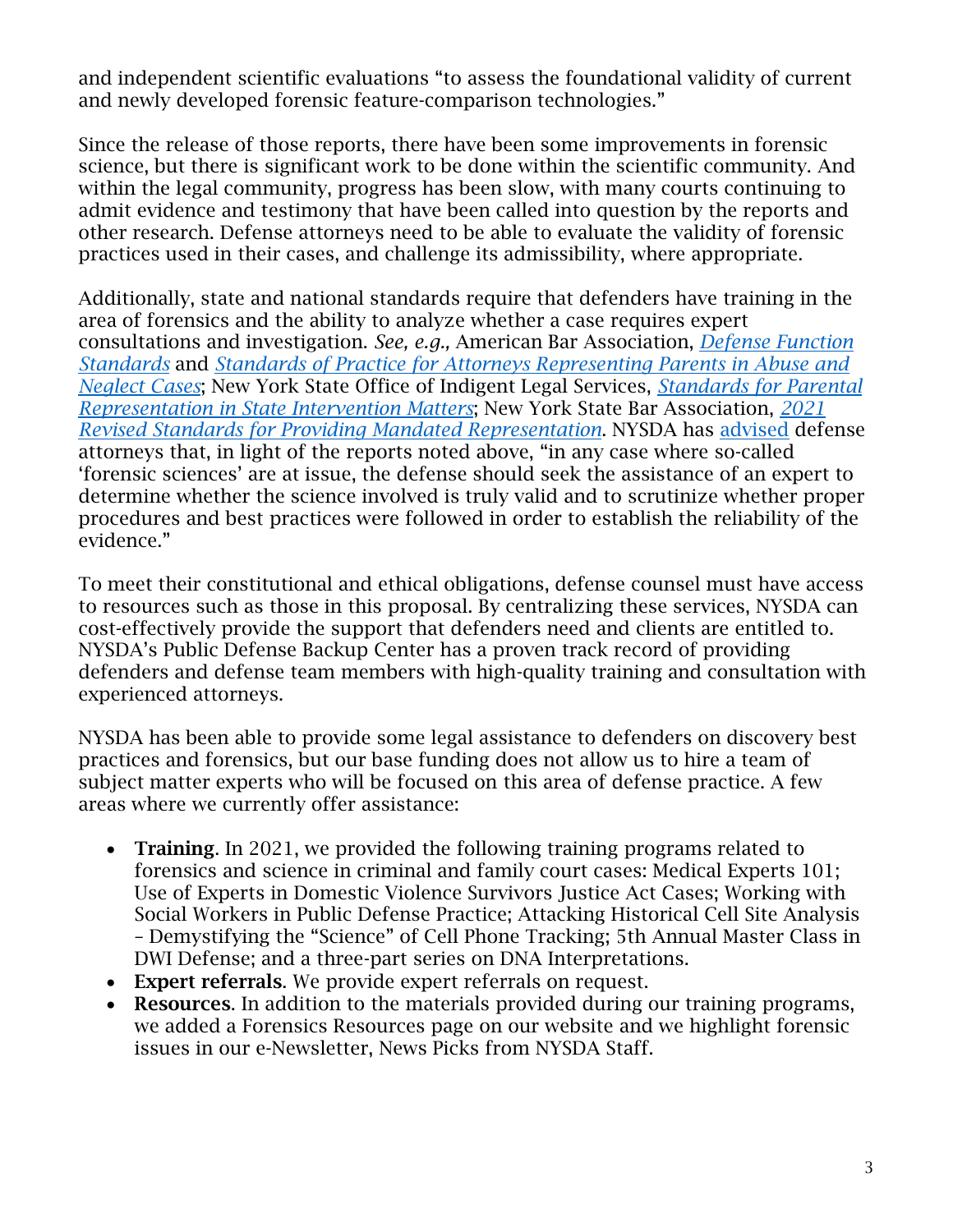*Expanding Access to Treatment for Mental Health and Substance Use Disorders* The Unit would also help defenders whose clients may need services related to mental health or substance use disorders and/or forensic psychology expertise. Many public defense clients have limited access to therapeutic supportive services to address trauma, mental health conditions, and substance use disorders. The Unit will be able to help defenders connect with community-based treatment providers and can help build connections between defenders and the new crisis stabilization services that are being developed across the state. Access to services is critical and jails are not appropriate treatment providers. Expert consultations and testimony can also help defenders present sentencing mitigation to prosecutors and judges.

# **Technical Assistance and Best Practices**

For the first time, New York's public defense attorneys are receiving most discovery automatically and early in the case. This gives attorneys the chance to evaluate the prosecution's evidence and review it with their clients, as well as to conduct independent investigations of their cases. In order to do so, attorneys need to efficiently organize the material they receive.

Public defense offices and assigned counsel programs have been developing procedures for managing and maintaining discovery materials, both print and electronic, but need help and can benefit from the sharing of best practices in use around the country. The statewide Defender Discovery & Forensic Support Unit will be able to meet this need, thereby maximizing the positive developments and outcomes we have already started to see since the discovery law took effect.

# *Case Management*

NYSDA has taken steps to help public defenders by creating new functionality for our Public Defense Case Management System (PDCMS) that allows defender offices to connect their cases and the discovery they have received. The PDCMS is used by 93 programs in 52 counties around the state. With additional funding, we can continue to build upon those PDCMS improvements and provide further training on the new functionality so that defense offices can enhance the efficiency of their discovery process.

# *Law Enforcement Misconduct Database*

NYSDA has is working with The Full Disclosure Project, a project of the National Association of Criminal Defense Lawyers. As noted on its [website](https://www.nacdl.org/Landing/FullDisclosureProject), "The Full Disclosure Project aims to disrupt the culture of secrecy that systematically and pervasively shields law enforcement misconduct by changing police secrecy laws and empowering the defense community to track police misconduct."

With the repeal of 50-a and the new discovery law, law enforcement misconduct records have started to become available. Many of those records are not collected in one place, which makes it difficult to ensure that defenders are finding all of the information that is available. Using software from The Full Disclosure Project, NYSDA plans to host a law enforcement misconduct database that will allow us to organize misconduct records and related information, and make that information available to public defenders. In order to efficiently gather and enter the information, NYSDA needs to hire a database administrator.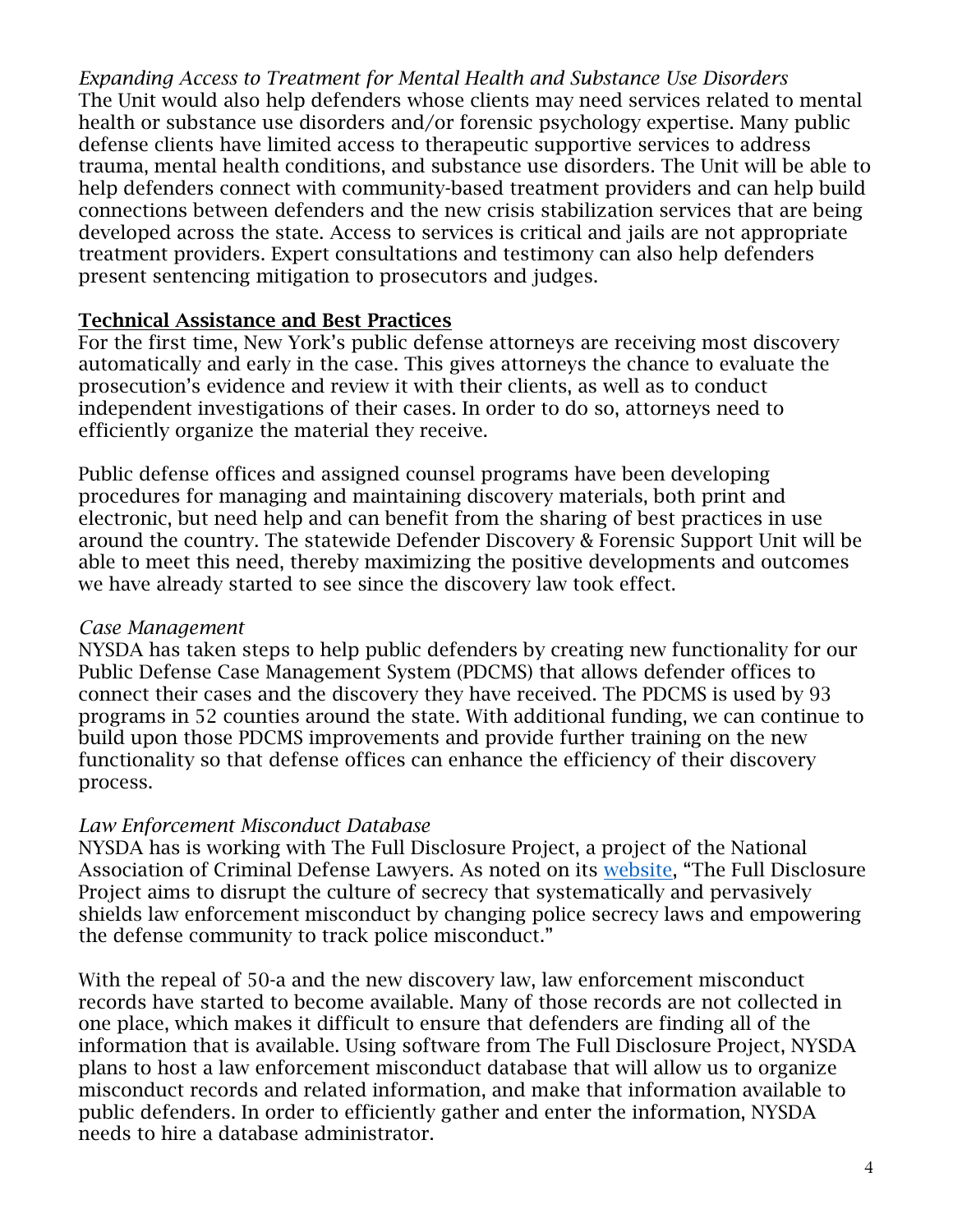# *Discovery Best Practices*

Members of our Public Defense Backup Center have participated in state and national meetings regarding best practices for organizing, maintaining, and effectively and efficiently reviewing discovery. The statewide Defender Discovery & Forensic Support Unit staff will continue to participate in these ongoing discussions and share ideas and best practices with defenders around the state.

# **Statewide Defender Discovery & Forensic Support Unit Staffing**

The Unit staff will have experience and expertise in the areas of forensics and discovery.

- The **Project Director** and a **Senior Staff Attorney** will provide defenders with case consultations and will create and distribute resource guides, issue regular updates on forensic developments, and assist with expert witness referrals.
- An **Investigator** will maintain an expert witness database, collecting CVs and transcripts and providing updates based on evaluations of the services of these experts, and provide assistance and referrals related to forensic digital evidence.
- A **Mental Health and Substance Use Disorder Specialist** will provide guidance and assistance to attorneys and defense staff members regarding forensic mental health issues, including referrals to appropriate psychiatric and psychological experts, mental health and substance use disorder treatment, and mitigation.
- A **Law Enforcement Discipline Database Administrator** will utilize the National Association of Criminal Defense Lawyers' Full Disclosure Project database to organize the extensive law enforcement disciplinary records that are beginning to be disclosed as part of discovery and Freedom of Information Law requests. Defenders will be able to contact the Database Administrator for information about particular law enforcement officers who are involved in their cases.
- A **Training & Meetings Coordinator** will organize Continuing Legal Education (CLE) and other training programs taught by state and national experts, as well as events that allow defenders from around the state to exchange ideas and best practices.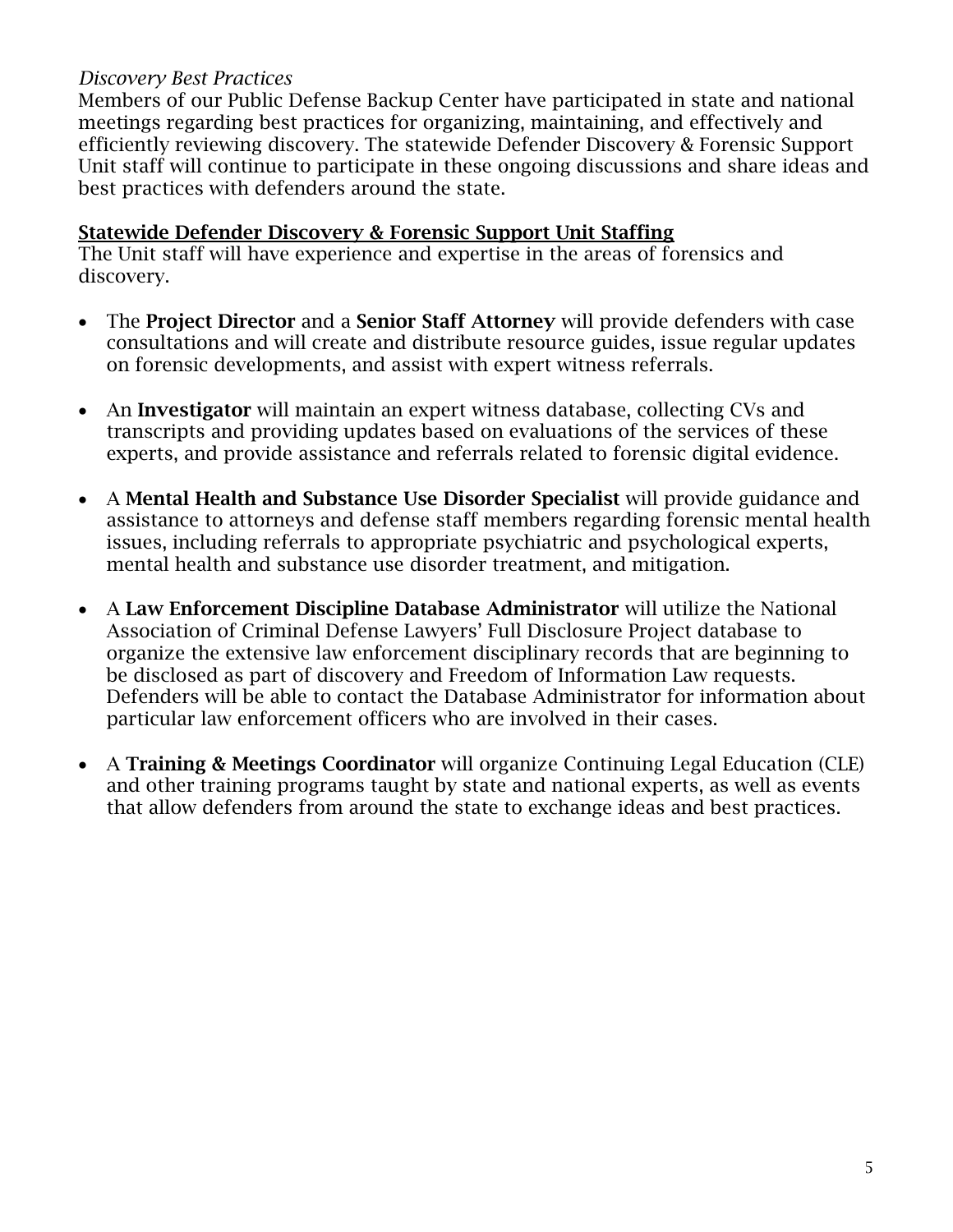#### **NEW YORK STATE DEFENDERS ASSOCIATION**

#### **2022-2023 SFY Statewide Defender Discovery & Forensic Support Unit Proposal**

|                                                                                                                      | <b>Estimated Cost</b> |
|----------------------------------------------------------------------------------------------------------------------|-----------------------|
| Personnel                                                                                                            |                       |
| Project Director                                                                                                     | 130,000               |
| Senior Staff Attorney                                                                                                | 120,000               |
| Investigator                                                                                                         | 85,000                |
| Mental Health & Substance Use Disorder Specialist                                                                    | 85,000                |
| Law Enforcement Discipline Database Administrator                                                                    | 60,000                |
| Training & Meetings Coordinator                                                                                      | 60,000                |
| Administrative Support (includes support for ongoing improvements in our Public Defense Case                         |                       |
| Management System & additional funding for existing staff's increased responsibilities)                              | 65,000                |
| Subtotal                                                                                                             | \$<br>605,000         |
|                                                                                                                      |                       |
| <b>Fringe Benefits</b>                                                                                               | \$<br>239,000         |
|                                                                                                                      |                       |
| <b>Non-Personal Expenses</b>                                                                                         |                       |
| 8 Regional training programs across New York: Western, Central, Southern Tier, Capital District,                     |                       |
| North Country, Hudson Valley, Long Island & NYC                                                                      |                       |
| (Hybrid in-person/web programs typically range from \$4,000-\$12,000, depending on location and number of attendees) | 37,000                |
| Regional convenings of defenders and discovery specialists and forensic experts                                      | 7,000                 |
| Office & technology supplies                                                                                         | 12,000                |
| <b>Subtotal</b>                                                                                                      | \$<br>56,000          |
|                                                                                                                      |                       |
| <b>Total</b>                                                                                                         | \$<br>900,000         |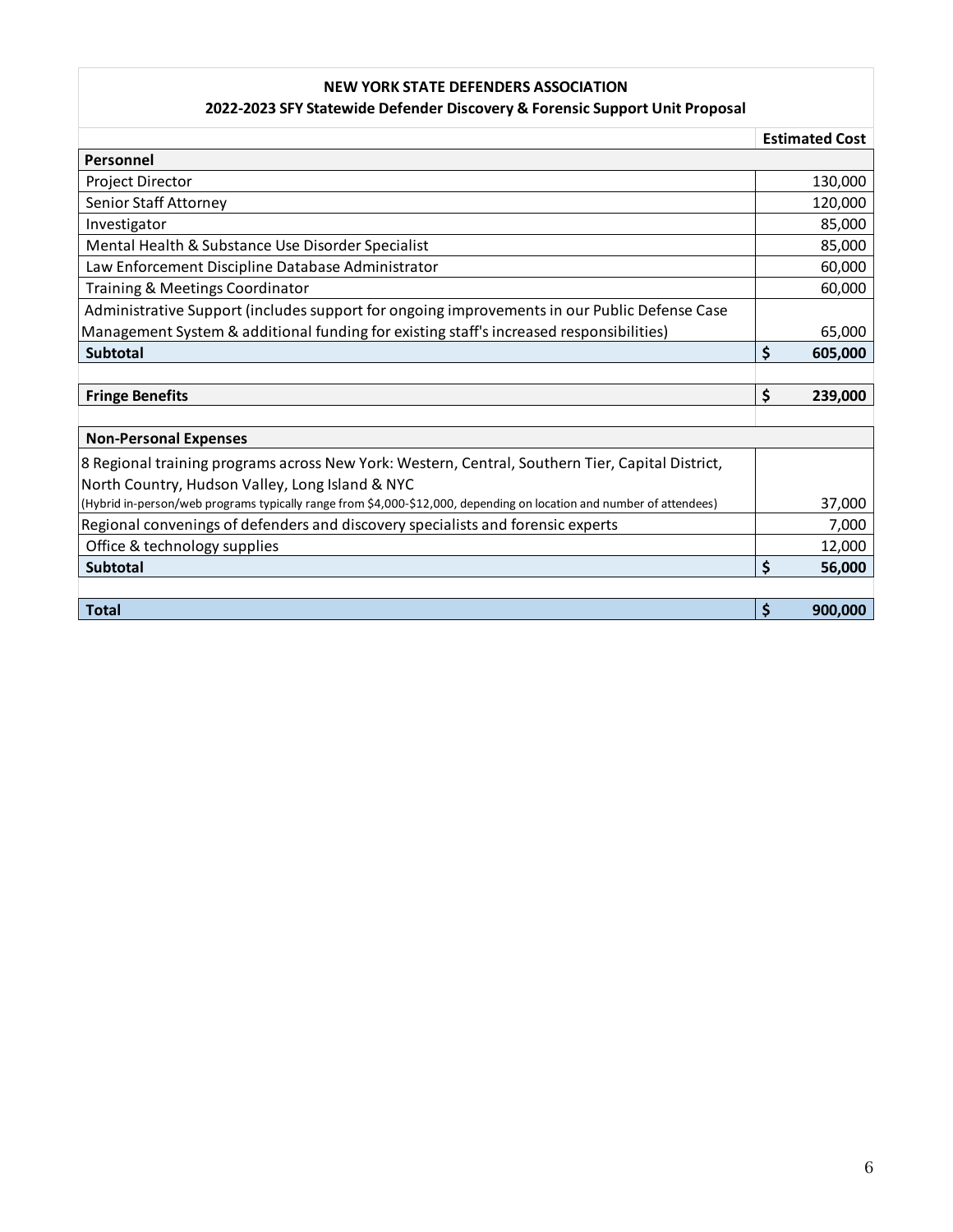



# **MEMORANDUM IN SUPPORT**

# **Statement of Support for an Increase in Assigned Counsel Fees**

The New York State Constitution, the United States Constitution, and the landmark Supreme Court decision of *Gideon v. Wainwright* mandate competent counsel in criminal matters, regardless of one's ability to pay. There is a comparable right to quality counsel in certain family court proceedings. However, without attorneys willing and able to take up the defense of indigent persons, the entire criminal and family court systems would collapse. Across New York State, we have an abundance of experienced and knowledgeable criminal and family court defense attorneys unwilling to accept assignments to represent people who are eligible for counsel due to the excessively low Assigned Counsel rates set by Article 18-b of the County Law.

Currently, Article 18-b sets compensation rates paid to attorneys for Assigned Counsel work at \$60 per hour for misdemeanor matters and \$75 per hour for felony, family court representation, and other matters. Statutory maximums of \$2,400.00 per misdemeanor case and \$4,400.00 for felonies, family court cases, and other matters also limit Assigned Counsel attorney fees. The only possible way to receive payment in excess of these caps is to petition the court and demonstrate extraordinary circumstances.

Assigned Counsel rates have been raised only once in the last 35 years and have remained unchanged since 2004. In contrast, since 2002 the federal government, pursuant to the Criminal Justice Act, has increased rates for federal assigned defense counsel frequently and substantially. Federal assigned counsel rates have increased 13 times over that time span with a 72% increase in rates, from \$90 per hour to \$155 per hour. (See graph below). Federal law includes an annual cost of living adjustment and further sets maximum limits for case charges far above those for the State. The cases adjudicated within the State system are no less complicated or perilous for our clients than federal cases. They should not be treated so dissimilarly in terms of compensation.

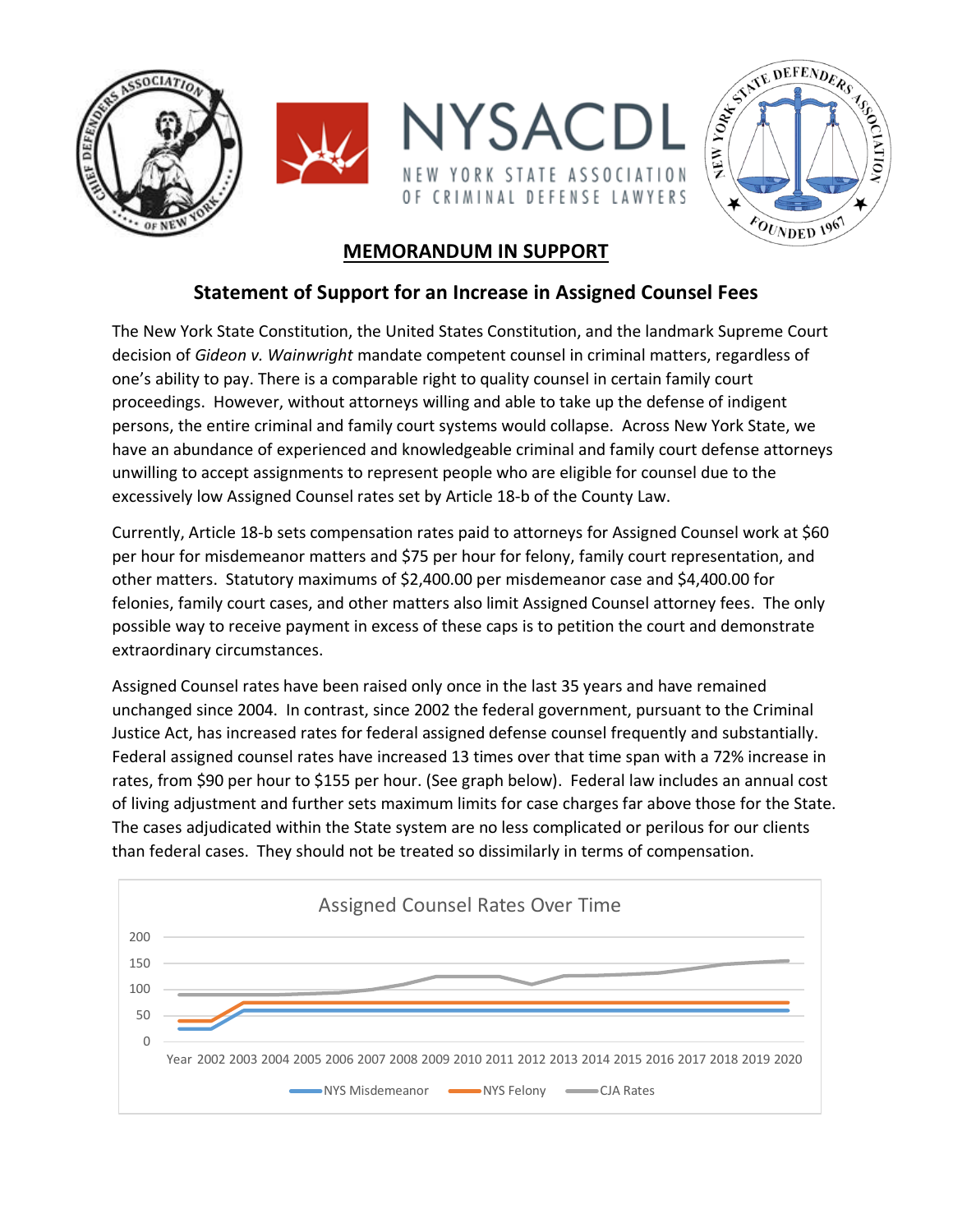Pursuant to the settlement of the *Hurrell-Harring* lawsuit*,* the New York State Office of Indigent Legal Services was given a mandate to ensure that counties improve the quality of Assigned Counsel Programs across the State. Recruitment and training of qualified assigned counsel and retention of those trained is a necessary element to maintaining a strong and capable defense bar. However, much like the situation that led to the rate increase in 2004, Assigned Counsel Panels are trending towards, or already in, a crisis. The caseloads of Assigned Counsel Panel attorneys are increasing exponentially, while the number of attorneys willing and able to accept assignments is decreasing alarmingly fast. For example, the Onondaga County Assigned Counsel Program has seen a 13% reduction in their panel since 2005. Onondaga County expects, without a change in rates, the decline to continue in years to come. Assigned Counsel Programs across the State are finding it more difficult to retain quality attorneys in their programs while keeping caseloads manageable.

New York can improve the quality of representation simply by increasing the rates, as a rate increase will lead to greater numbers of qualified attorneys able to accept assignments and an associated decrease in caseloads. With the cost of living increasing, and the time and effort it takes to defend criminal or family court clients growing, the inequity of extremely low rates will intensify unabated. Against the backdrop where District Attorney and Judicial salaries have risen sharply since 2004, the inequities are even starker.

We urge you to no longer ignore the growing issue of insufficient compensation for assigned counsel attorneys. The Covid-19 pandemic has resulted in an increase in the workload of assigned counsel due to a backlog of pending cases and, the economic challenges resulting from the pandemic have led to an increase in the number of people financially eligible for assigned counsel. Without a significant increase in the rates, Assigned Counsel Providers from across the state will soon be unable to meet their constitutionally and statutorily mandated duty to provide competent counsel in all criminal and family court cases. The obvious effect of this failure will be increased rates of conviction, conviction of innocent persons, increased incarceration rates, temporary and permanent separation of families, court backlog, and a lack of access to justice for those we represent. The costs of this failure, in both terms of human and monetary capital, will be far greater than simply raising the rates to match cost of living and inflation increases seen over the past 18 years.

Accordingly, we respectfully request that Section 722-b of County Law 18-b be amended as follows:

- increase Assigned Counsel rates for 2022 to \$120 per hour for misdemeanors and \$150 per hour for felonies and other matters, for both in-court and out-of-court work.
- add a provision that ensures an automatic annual cost of living rate increase.
- payment for the increase in rates should be an expense absorbed by the State; with the counties continuing to pay their current share while the State pays the difference.
- the statutory maximum amounts should be eliminated in order to encourage adequate time expenditure on individual cases.

It is difficult to imagine a system that devotes over \$3 billion per year for the Department of Corrections and Community Supervision, which has resulted in the disproportionate mass incarceration of marginalized members of the community, yet turns its back on funding the